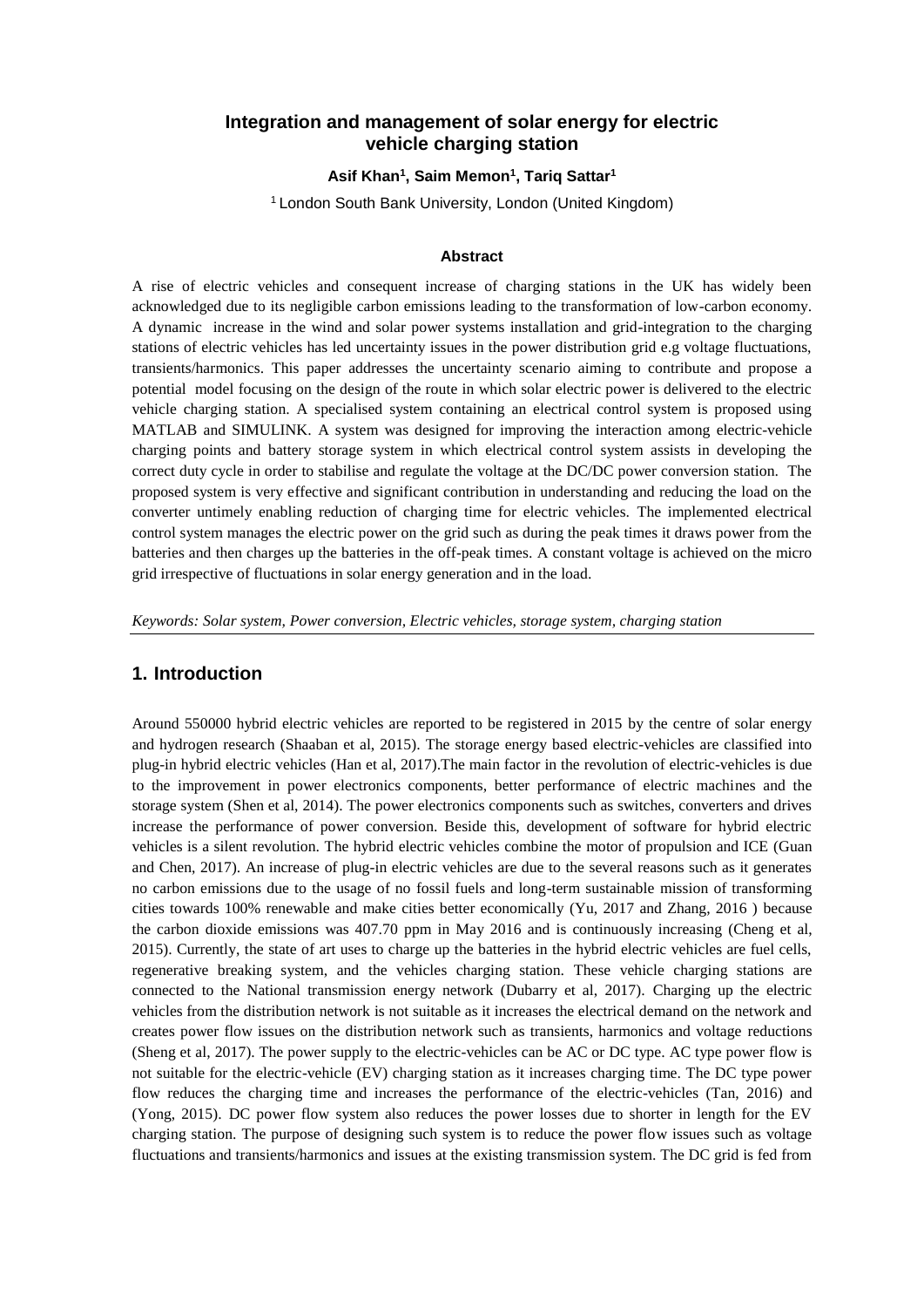the solar energy where power generation is always fluctuating, therefore, a control system required that transmits the signal at a very faster rate (Liu and Sun, 2014).

This paper presents the Simulink model for the solar storage system that transmits high DC voltage to the charging station. This is due to the unpredictable power generation from the solar system, it is a challenge to supply the constant required voltage to the electric vehicle. Beside this, quality ratings and stability are the main factors to charge up the large numbers of electric vehicle instantly. Due to these issues imbalances occur and harmonics and voltage sags arise. The research investigates the voltage efficiency and power flow management of solar energy transmission to the electric-vehicle charging station. This system has the ability to manage the power flow between generation and the loads. Under normal conditions, it is connected to the solar energy system and the storage battery bank and can be linked with fuel generator if required.

# **2. Methodology**

A solar energy system capacity of 200 kWh is simulated on MATLAB/SIMULINK in which the 200 kWh storage system is added to balance the energy demands during the higher temperatures and low irradiance.This storage system is charged up from the solar system and the fuel generator is also added of capacity 200 kWh that charging up the storage system after the energy falls to 60%. The storage system supplies power to the electric-vehicle charging station during the disturbances and reduction in nominal power generation from the solar system. The electric-vehicle charging station has maximum power consumption capacity of 103.50 kWh consisted of four charging points. DC/DC power conversion is carried out by using insulated gate bipolar transistors (IGBT) where MATLAB function coding environment is used to control the frequency of the IGBT and to stabalize the voltage from the solar system. By using low pass filter, spikes and transients are mitigated to achieve power quality. It is investigated how the temperature, irradiance, and over loading affects the power regulation on the system. Specifically, voltage instability and the transients are investigated. Programmable protection circuit breakers are placed to protect the charging terminal. Controlled power conversion system and analytical techniques are implemented to control the power flow in the system.



**Fig. 1: illustrates the schematic model of the proposed system in which solar energy/storage system are maintaining the energy demands at the electric-vehicle charging station, smart monitoring and control system are used to convert and regulate the power flow from the storage and the solar system consisting of controlled DC/DC converter that is connected with the energy resources and the electric-vehicle loads**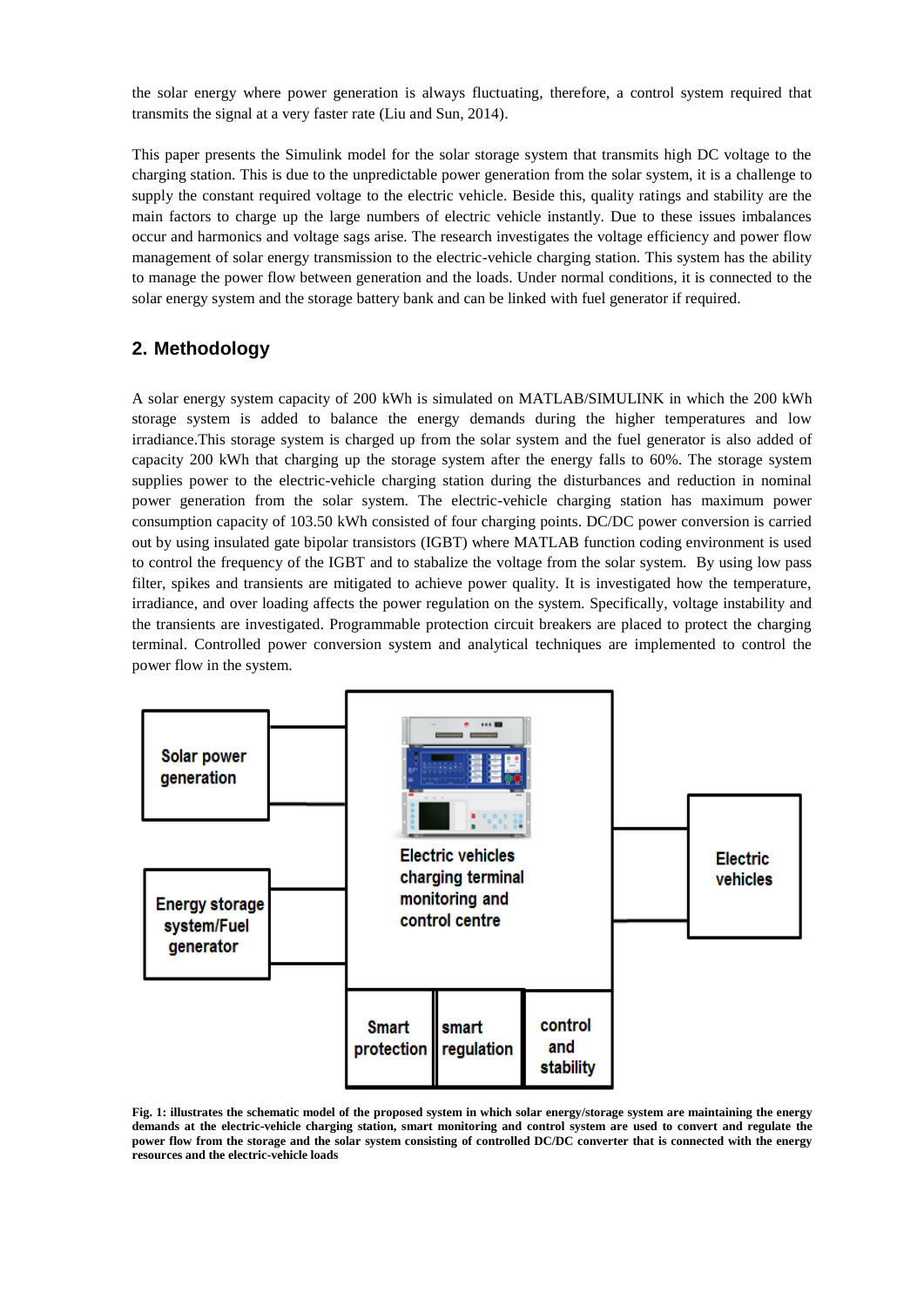

**Fig. 2: is the block diagram of the power conversion for the solar system, fuel generator and the storage system in which the power flow between the storage system and the charging station is considered to be dual flow, meaning storage system can supply and receive energy from the charging station.**

# **3. Discussion**

The proposed structure consists of solar energy system, monitoring and control structure, measurements units, energy storage system, fuel based electric power generation system and power conversion system. The EV charging terminal consists of programmable protection system and a voltage regulator that assists to supply the quality power. The electric-vehicle charging station is receiving the electric power from the solar and storage system. The nominal power generated by the solar system is 200 kWh. The voltage from the solar system is converted to 585VDC that reduces the charging time for the electric vehicles. Irradiance and temperature block is used to provide sun power to the panels. Input from the irradiance is varying. Voltage source converters are used to convert the power from the solar farm. Then this power was added to the DC/DC converter station where a buck-boost converter is placed to balance the voltage. Low pass filter is applied to remove the transients and harmonics. It also supports to control the current and maintain the DC voltage level. A bi-directional converter is placed between the DC microgrid and the battery bank that charges up and discharges the batteries from the microgrid and it monitors the power flow at the grid and battery bank. During the peak time, battery storage system is dependent on the solar power generation unit, the fuel generator takeover to meet the energy demand. This topology is considered to improve the power flow on the transmission network due to the reduction in harmonics and voltage fluctuations. Transients and spikes arise in the system are also due to the installations of super capacitors at the electric-vehicles storage system. This reduces the efficiency of the power flow on the system because inductively behaves superlative at lower frequencies and capacitance load show good performance at higher frequencies. Due to DC power system, there is no phase shift between current and voltage but the voltage stability needs attention which can be maintained by supplying the correct pulses to the power converter switches.

List of energy converters connected to the electric-vehicle terminal.

- DC/DC energy conversion system for the solar energy system.
- AC/DC energy conversion system from the fuel generator.
- DC/DC power conversion system for the storage system.
- Monitoring and control centre energy measurement and regulation system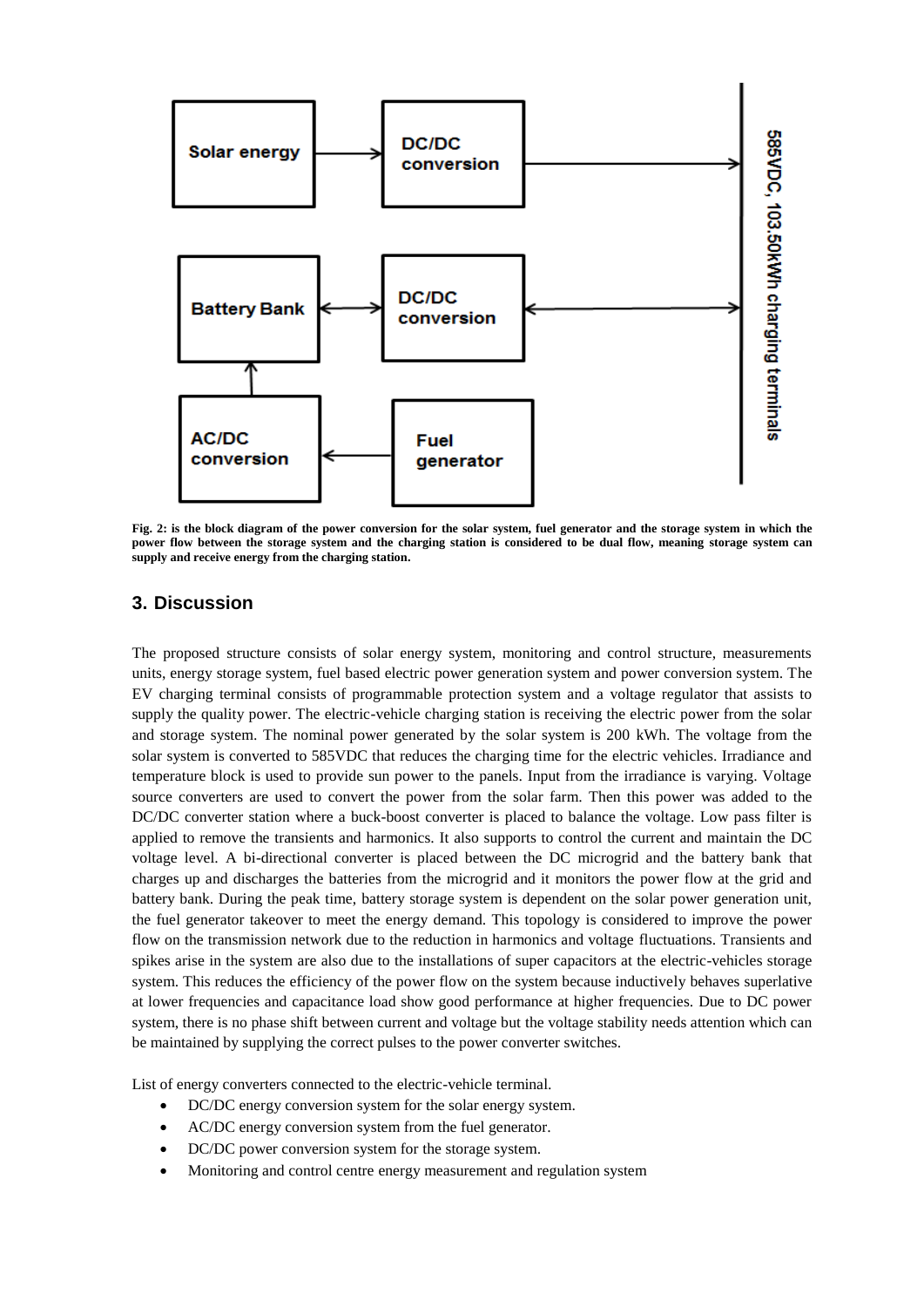The DC/DC buck converters are used to transmit the regulated voltage to the electric-vehicles. To create the mathematical formulation constant voltage and constant power is assumed to be flowing out from the energy converter terminals. The constant voltage is achieved by applying the 50 kHz frequencies at the converter switches. The resistance of the tranmsitted conductor is considered constant. The capacitance and inductance are neglected due to DC type power flow system.

The power flow into the terminals is splitted into three subsets  $\{V, R, P\}$  and the constant controlled voltage is received from the solar system/storage system. Branches of the terminal for voltage source converters are represented by  $V = N \times N$  included the constant resistance of the conductor. The electric vehicle charging terminal converts the 585VDC into the voltage required to charge the electric-vehicle batteries and the supercapacitors. The terminal voltage and current admittance matrix on the system  $G \in R^{N \times N}$  is expressed as follows,

$$
\begin{bmatrix} I_V \\ I_R \\ I_P \end{bmatrix} = \begin{bmatrix} G_{VV} & G_{VR} & G_{VP} \\ G_{RV} & G_{RR} & G_{RP} \end{bmatrix} \cdot \begin{bmatrix} V_V \\ V_P \\ V_R \end{bmatrix}
$$
 (eq. 1)

Where 
$$
I_R = -D_{RR} \cdot V_R
$$
 (eq. 2)

For the electric-vehicle charging terminal singular matrix can be written as shown in equation 3. Where B is the susceptance and  $D_{RR}$  is a diagonal matrix is for admittance.

$$
V_{R} = -(D_{RR} + G_{RR})^{-1}(G_{RV}. V_{V} + G_{RP}.V_{P})
$$
 (eq. 3)  
\n
$$
I_{P} = J_{P} + B_{PP}.V_{P}
$$
 (eq. 4)

The voltage received from the storage/solar system is 585VDC. Power links are evaluated by the following equations where  $I_p$  is the current level and  $V_p$  is the voltage flow on the system.

$$
P_P = \text{diag}(V_P) \cdot I_P \tag{eq. 5}
$$

The storage system is balancing the power flow on the system during the peak times and reduction in power generation from the designed solar system. The electric-vehicle charging terminal detects the power deficiency and switches  $ON$  the storage system.  $P<sub>p</sub>$  is evaluated to

$$
P_{P} = diag(V_{P}) \cdot (J_{P} + B_{PP} \cdot V_{P})
$$
 (eq. 6)

With 
$$
J_p = G_{PV} - G_{PR}
$$
.  $(D_{RR} + G_{RR})^{-1}$ .  $G_{RV}$ .  $V_V$  (eq. 7)

$$
B_{PP} = G_{PP} - G_{PR}. (D_{RR} + G_{RR})^{-1}. G_{RP}
$$
 (eq. 8)

The voltage in the terminals can be set by the solving the equation 9.

$$
\mathbf{V}_{\mathbf{P}} = \mathbf{B}_{\mathbf{P}\mathbf{P}}^{-1} \left( \mathbf{diag} \left( \mathbf{V}_{\mathbf{P}}^{-1} \right) . \mathbf{P}_{\mathbf{P}} - \mathbf{J}_{\mathbf{P}} \right) \tag{eq. 9}
$$

To investigate the  $V_P$ , let consider  $T \rightarrow R_P$ 

$$
TV_{P} = B_{PP}^{-1} (diag(V_{P}^{-1}) . P_{P} - J_{P})
$$
 (eq. 10)

The voltage is stabilised at the monitoring and control centre in order to maintain the energy flow for the electric-vehicles at the station. The reduction in voltage is maintained by correcting the applied frequency to the converter switches. Fuel generator is connected with the battery to maintain the power storage on the storage system during the energy shortages.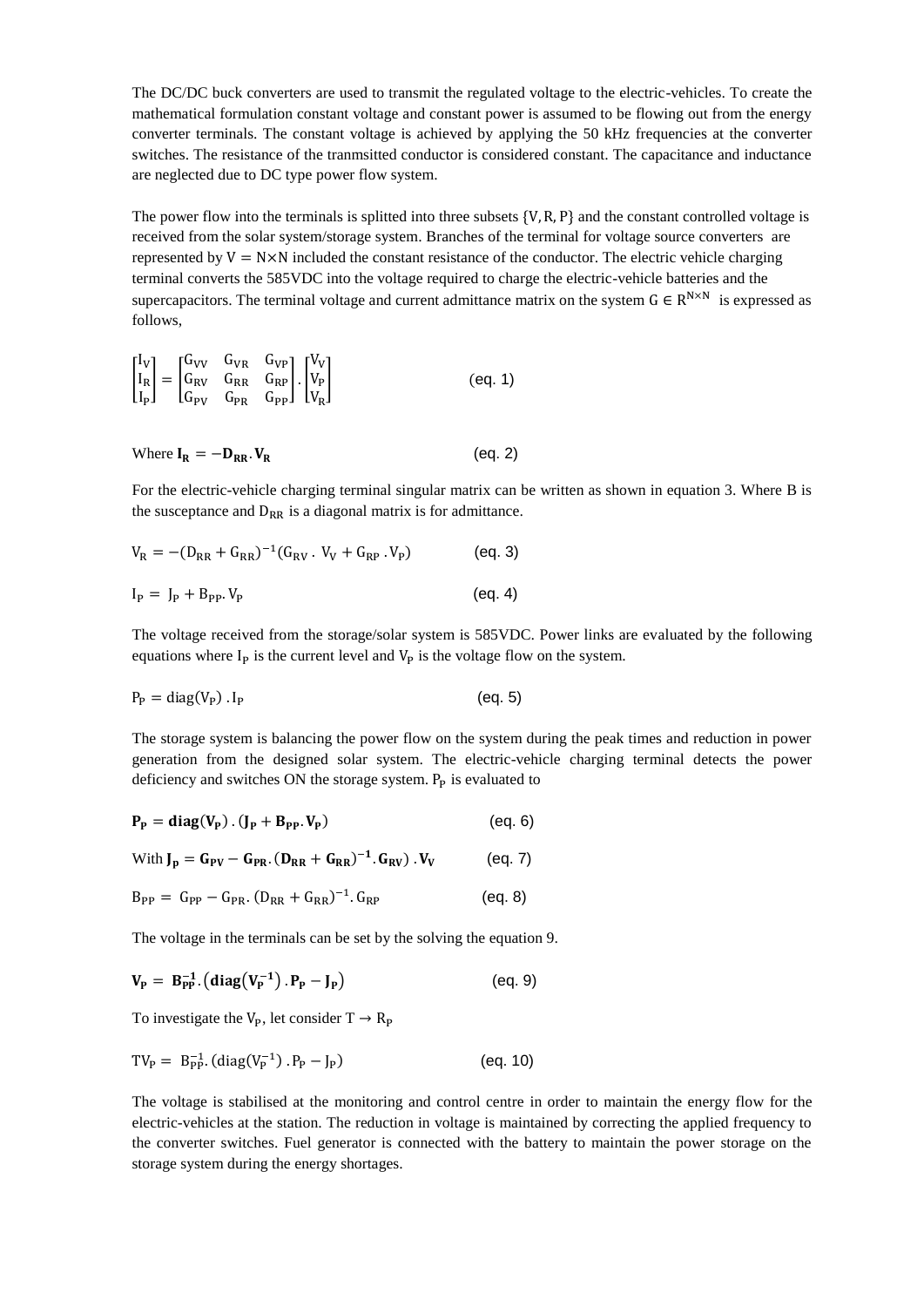

**Fig. 3: The voltage output from the DC/DC converter of solar energy system**

**Tab. 1: The energy generation and storage capacity.** 

| <b>Energy resources</b> | Capacity |
|-------------------------|----------|
| Solar system            | 200kWh   |
| Storage system          | 200kWh   |
| <b>Fuel Generator</b>   | 200kVA   |

#### *3.1 System performance*

With the rapid increase in power consumption at the EV charging terminal, following are the three issues linked with the storage/solar system.

- Quick energy supply from the storage system into the EV charging terminal
- Quick energy injection from the solar system to the charging station.
- Dynamic behaviour instead of long term serving capacity of the storage system.

There are four EV charging points taken for this system. These charging points are associated with the faster charging because of connection with the higher DC voltage of 585 VDC. The charging point consumes 50 kWh, 43 kWh, 7 kWh, 3.5 kWh. The proportion is selected based on the charging points being installed several places in the UK such as  $2\times50$  kWh and  $1\times43$  kWh in Toddington Dunstable at M1 motorway and similar are installed at the china town at London, charter street at Leicester and many other places in the UK. The batteries in the electric vehicles support to run the machines, but the batteries take longer to charge up. During the running period engine are used to charge up the batteries in the electric vehicles. To solve the faster charging for the EV batteries a new system is investigated. Higher voltage DC power supply is found more appropriate to solve this issue. The investigated system has the features to supply the energy during peak/off-peak times at the EV charging station by means of solar and storage system.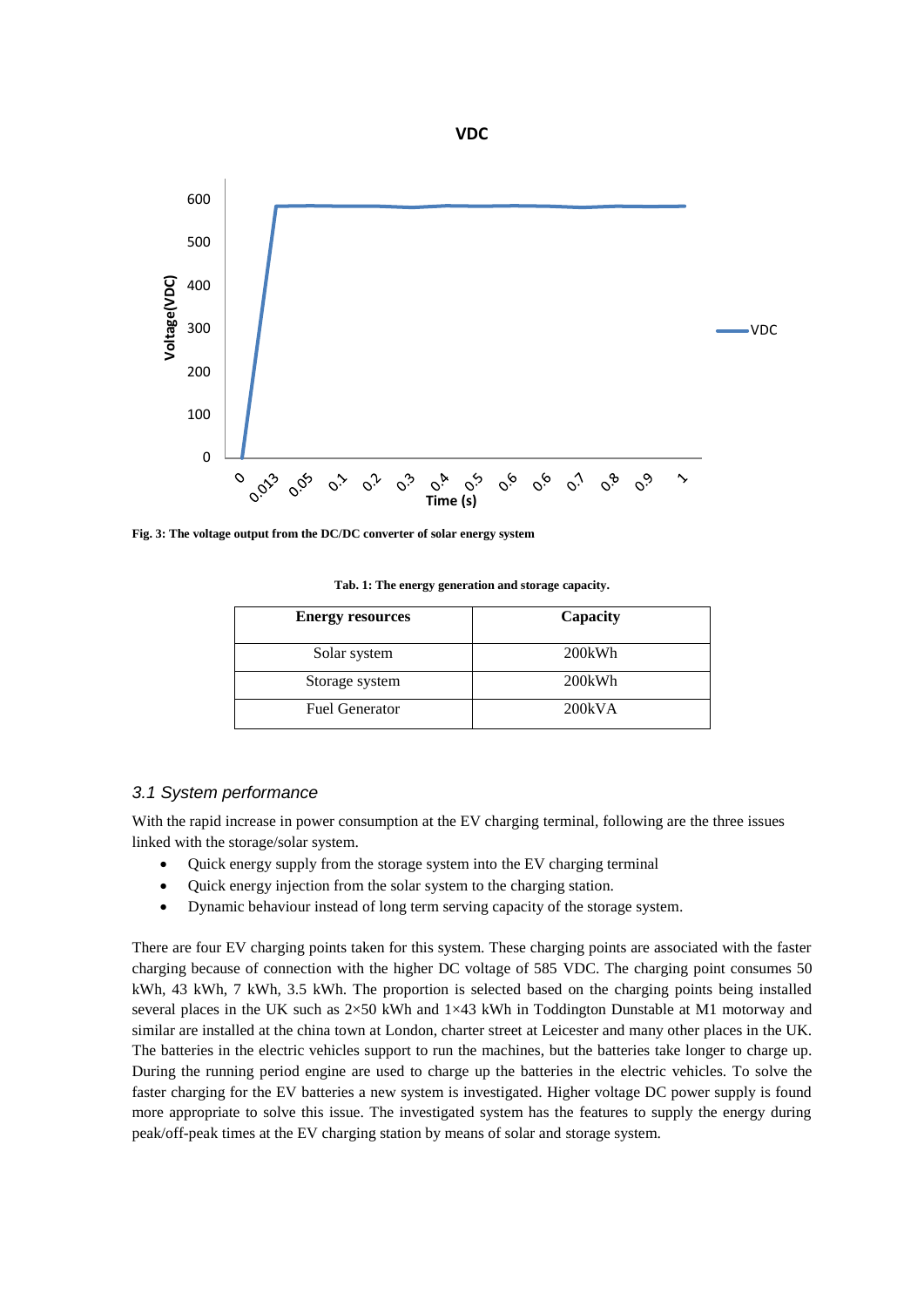

**Fig. 4: Illustrates the Electric vehicles charging points at the EV station.** 

There are four scenarios considered to examine and analyse the energy system performance.

When the solar system is independently supplying power to the EV charging terminal. In this case, the storage system is in off-mode. This is the best feature as energy demand is completely achieved by the renewable energy/solar system. This system also improves the environment by minimising the carbon emissions generated from the fuel generator. The energy losses are very small due to the shorter length of the electric power transmitted conductor. This scenario has the capacity to meet the energy demands at the EV station during the Peak and off-peak times.



**Solar Power generation (kWh)**

**Fig. 5: The power generation by the solar system between 9pm and 5am no power is generated by the solar system. In this case the storage system and fuel generator will meet the energy demands at that time.** 

- The generated energy from the solar system is charging up the solar system in peak times. In this case, the EV charging terminal is consuming the energy at full capacity.
- When the storage system and fuel generator are meeting the energy demands at the EV charging station. At this point, the solar system is in off-mode and not generating any power. Fuel generator charges up the storages when energy level falls below 60%. Storage system degradation is normally measured by three main features, such as the depth of discharge, temperature, and the conditions of charge. These three factors affect the performance of batteries used in the storage system.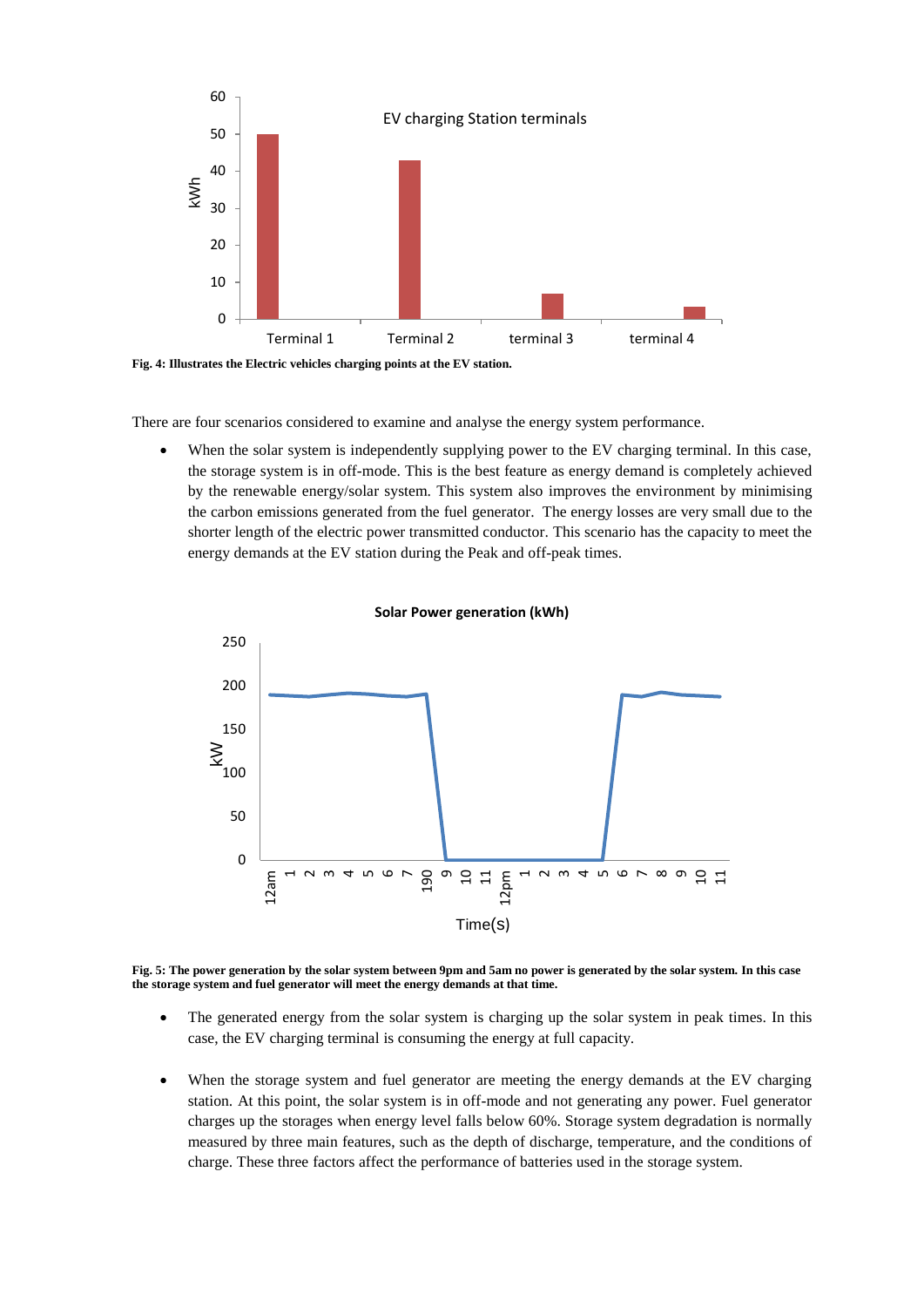

**Fig. 6: The energy management at the EV charging station. In this case, the nominal power from the solar system is mitigated from 9pm to 5am where storage system is independently meeting the energy demands at the EV station. Fuel generator switched ON to charge up the storage system as the energy level falls below 60%.**



**Fig. 7: The implemented control system to apply the correct duty cycle for regulating the voltage.**

#### **4. Simulation Results**

The spikes and oscillations are detected in the voltage due to the usage of inductance and capacitance in the DC/DC power conversion and on the load side. The lower switching frequency created the higher ripples in the power supply because of the DC/DC buck converter and control system implementation in the electric vehicle charging terminal is featuring to supply the converted and regulated voltage to the electric vehicles. It is noticed that the higher inductance values reduing the losses and created lower ripples currents and to removes the transients low pass filter are used that are improving the sum of power flow relates to the numbers of vehicles being charged up at the electric-vehicles charging station. The losses in the entire system are very lower due to the shorter length of the transmitted conductor. At the start of the simulation, a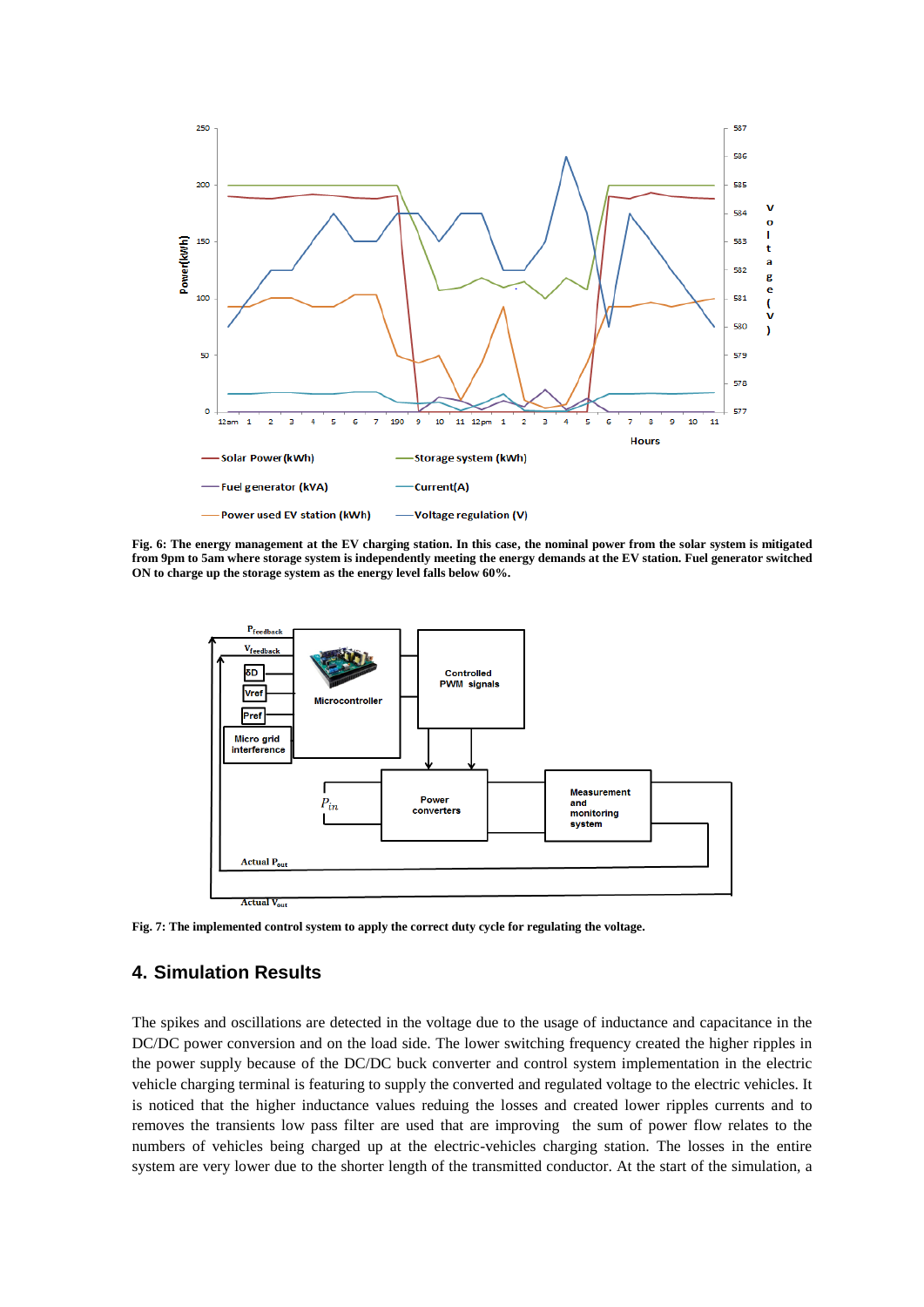transient in the voltage is noticed due to charging up of inductance, the capacitance in the converters and in the line. Power availability is maintained constantly at the electric-vehicle charging station irrespective of changes in temperature/irradiance at the solar charging station. The controllable bidirectional converter is maintaining the power on the EV charging terminal and charges up the storage system. To measure the power flow, measurements components are used at several points of the system. The circuit breaker is used to protect the system from the faults and short circuit current. The system is enabling the electric-vehicles to be charged up all the time from the terminal.



**Fig. 8: The simulation model of the complete system.**





**(a) Power used by 3KWh charging point (b) Power consumption by 7kWh charging point**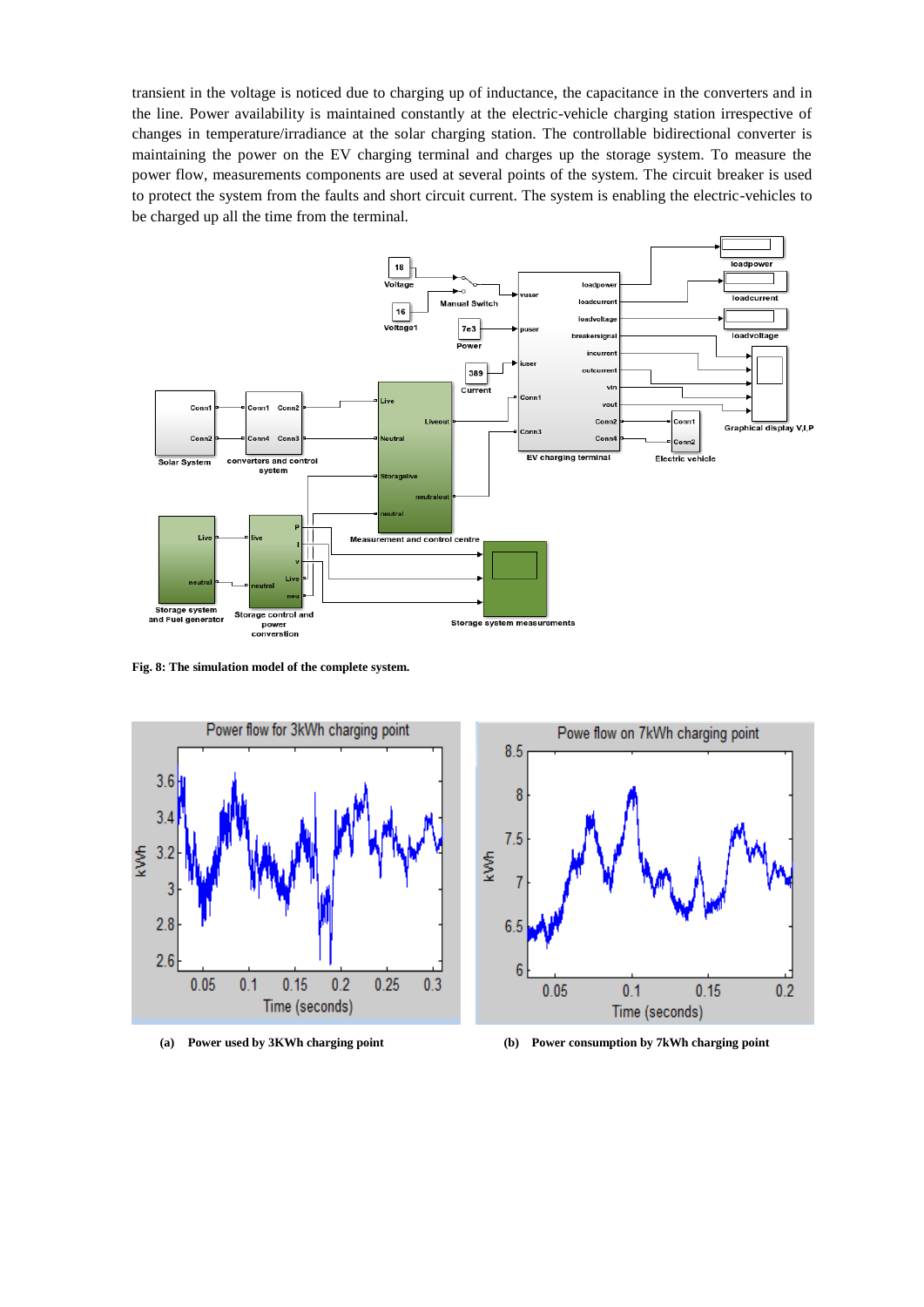

**(c) Energy used by 50kWh charging point (d) Energy consumption by 43kWh charging point**

**Fig. 9: Illustrates the power consumption at the electric-vehicle charging station during the fully operational mode. ( a) Power utilised by 3kWh charging point from the solar power system. (b) shows the 7kWh charging point power consumption. (c) Energy consumption by 50 kWh charging point. (d) Energy used by 43kWh charging point.** 



**(c) Minor oscillations in voltage (d) Current flow in the system** 

**Fig. 10: The voltage regulation achieved at the charging terminal from solar system/storage system. (a) Duty cycle applied to stabilise the fluctuated voltage from the solar system (b) 585VDC on the microgrid. This is controlled voltage from the solar system (c) The oscillations in the voltage level. (d) Current flow analysis on the simulated system.**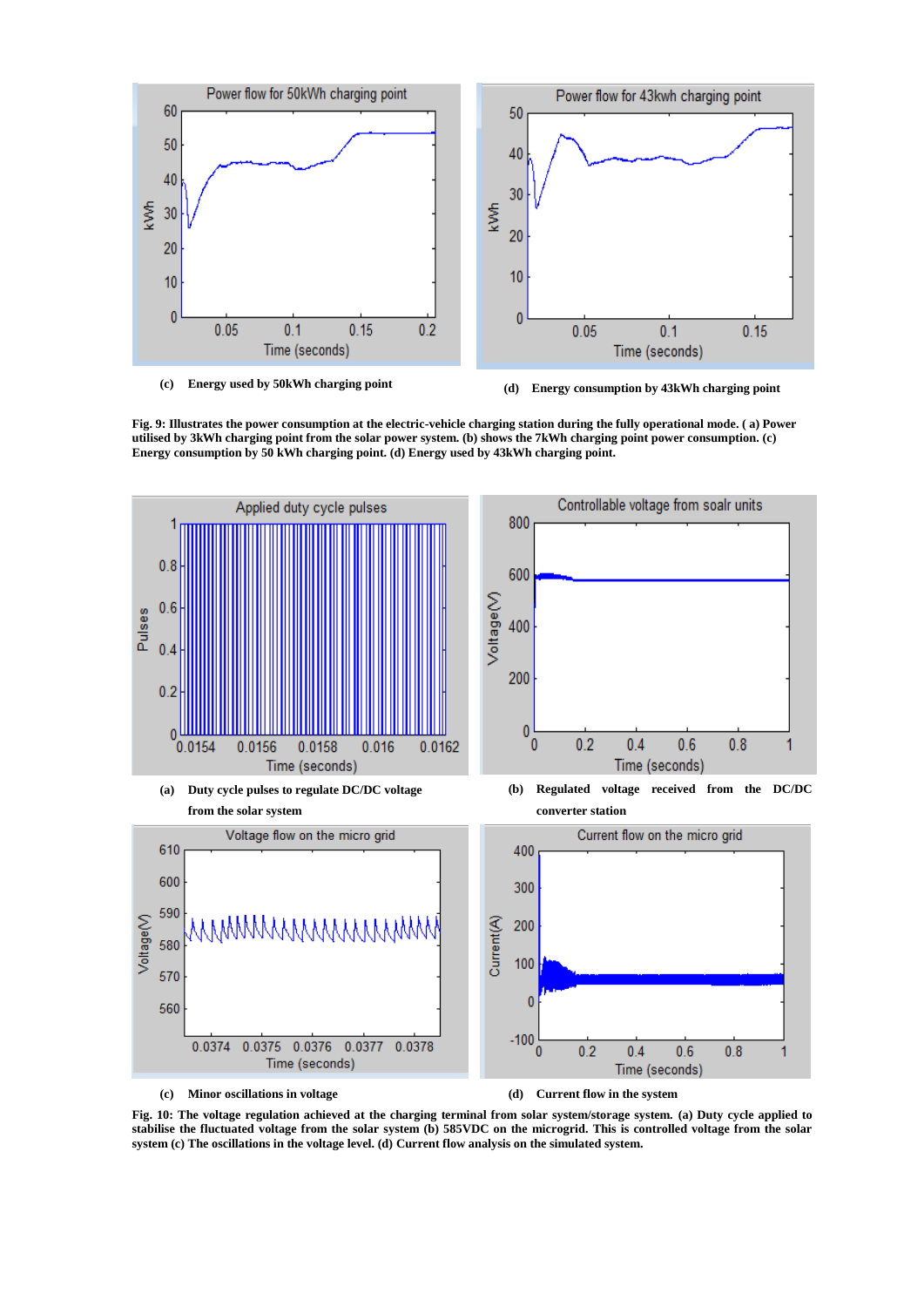# **5. Conclusion**

A solar energy based electric-vehicle charging station is proposed in this paper. The proposed system is capable of managing the regulated voltage to supply the required energy during the peak/off-peak times. The applied electrical control techniques improve the voltage performance irrespective of the intermittent solar energy due to the changes in irradiation/temperature. The applied electrical control system is the advancement of maximum power point tracking algorithm based incremental conductance. The advancement is the addition interference between the solar, storage and fuel based energy generation system with the micro grid control centre and the application of higher frequency to achieve the quality results. The regulation in voltage is achieved by applying the correct duty cycle to the DC/DC power converter switches where the spike/oscillations and transients are minimised by using the low pass filters. It is found that losses in the system are reduced to 1% due to shorter transmission conductor length and lesser implementation of power converters After examining the simulation results, it is concluded that DC high voltage based electricvehicle charging station reduces the charging time for the batteries of the electric vehicle. The simulation results are validated by the mathematical modelling and theoretical analysis. During the normal environmental conditions, the solar system has generated the electrical energy at full capacity that is considered to be sufficient for the EV charging station. The direction of future work is to incorporate the communication system at the electric-vehicle charging station to examine the energy flow from the solar/storage system. This communication should be linked with the smart sensors that are implemented at several points such as DC/DC solar converter, DC/DC storage converters and at the grid. This will improve the protection for the EV charging terminal during the disturbances from solar/storage or at the converters.

### **6. References**

Cheng, L., Chang, Y. and Huang, R., 2015. Mitigating voltage problem in distribution system with distributed solar generation using electric vehicles. IEEE Transactions on Sustainable Energy, 6(4), pp.1475-1484.

Dubarry, M., Devie, A. and McKenzie, K., 2017. Durability and reliability of electric vehicle batteries under electric utility grid operations: Bidirectional charging impact analysis. Journal of Power Sources, 358, pp.39- 49.

Guan, J.C. and Chen, B.C., 2017. Adaptive Power Management Strategy for a Four-Mode Hybrid Electric Vehicle. Energy Procedia, 105, pp.2403-2408.

Han, J., Kum, D. and Park, Y., 2017. Synthesis of predictive equivalent consumption minimization strategy for hybrid electric vehicles based on closed-form solution of optimal equivalence factor. IEEE Transactions on Vehicular Technology.

Liu, H. and Sun, J., 2014. Voltage stability and control of offshore wind farms with AC collection and HVDC transmission. IEEE Journal of Emerging and selected topics in Power Electronics, 2(4), pp.1181- 1189.

Shaaban, M.F., Eajal, A.A. and El-Saadany, E.F., 2015. Coordinated charging of plug-in hybrid electric vehicles in smart hybrid AC/DC distribution systems. Renewable Energy, 82, pp.92-99.

Shen, J., Dusmez, S. and Khaligh, A., 2014. Optimization of sizing and battery cycle life in battery/ultracapacitor hybrid energy storage systems for electric vehicle applications. IEEE Transactions on industrial informatics, 10(4), pp.2112-2121.

Sheng, M., Zhai, D., Wang, X., Li, Y., Shi, Y. and Li, J., 2017. Intelligent Energy and Traffic Coordination for Green Cellular Networks With Hybrid Energy Supply. IEEE Transactions on Vehicular Technology, 66(2), pp.1631-1646.